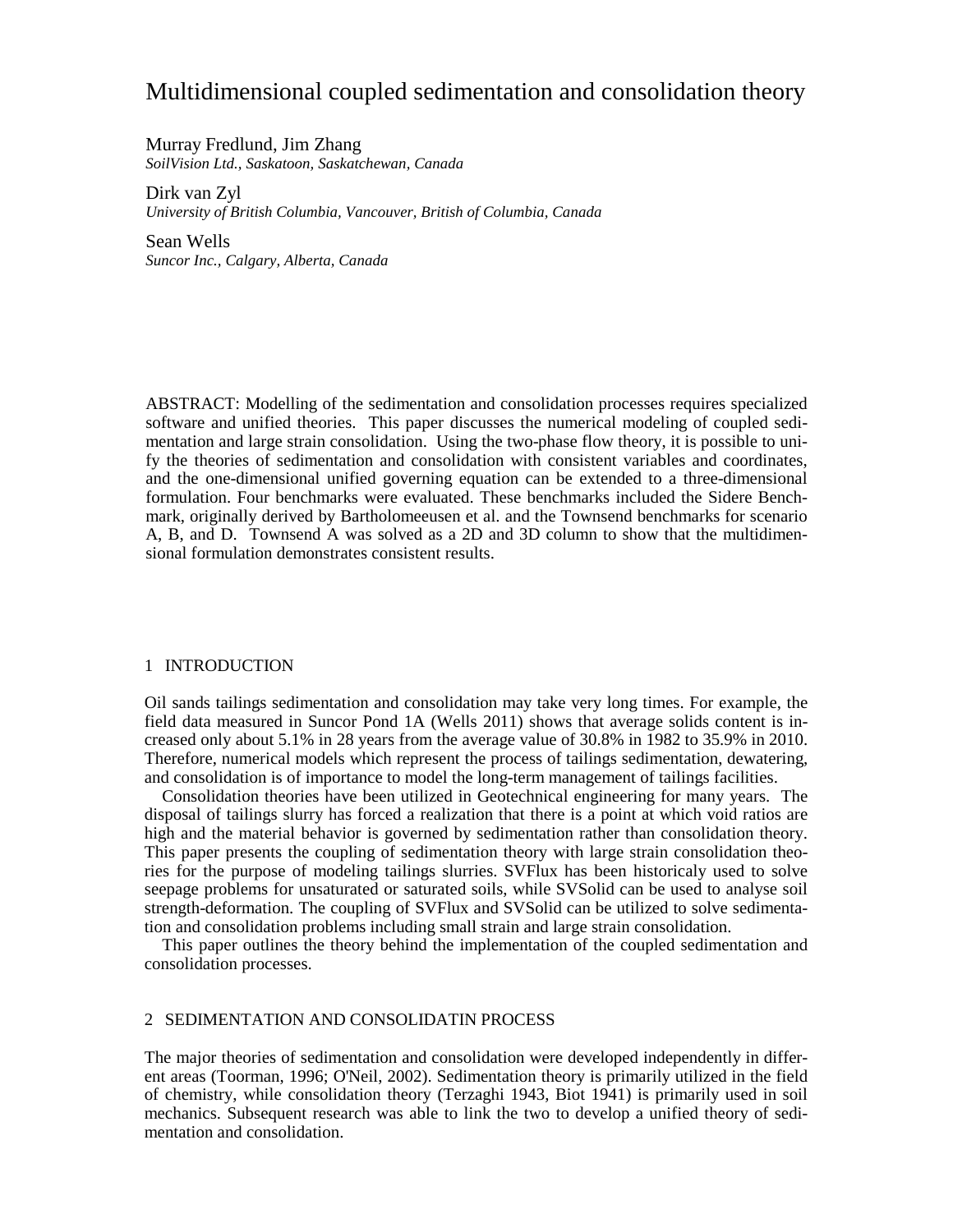Been (1980) was the first to show the similarity between Kynch's theory and the traditional consolidation. It is found that both the Kynch sedimentation equation and the general large strain equation developed by Gibson et al (1967) can be derived from the two phase flow model. Been (1980, 1981) also noticed that the effective stress is zero in the sedimentation process of suspension. Pane and Schiffman (1985) introduced an interaction coefficient to describe the effective stress changing transition from sedimentation to consolidation. Another formulation of large strain consolidation proposed by Somogyi (1980) is expressed as the variable of excess pore water pressure in the governing equation. Jeeravipoolvarn (2010) used the Somogyi's equation and Pane's interaction coefficient to model sedimentation and consolidation in the oil sands tailings. The development to link the sedimentation and consolidation was also presented by Li and Mehta (1998), Toorman (1996, 1999), and Karl and Wells (1999).

## 2.1 *Kynch sedimentation theory*

Kynch (1952) proposed a theory of sedimentation which has become popular. It is assumed that at any point in the suspension the velocity of falling particle depends only on the local concentration of particles. Kynch introduced a concept of particle flux. The governing equation of sedimentation for the suspension of particles was obtained according to the mass conservation, i.e.

$$
\frac{\partial \phi}{\partial t} + \frac{\partial (f_{\scriptscriptstyle{bk}}(\phi))}{\partial y} = 0 \tag{1}
$$

If the Kynch settling velocity is constant, then equation  $(1)$  can be rewritten as:

$$
\frac{\partial \phi}{\partial t} + v_s \frac{\partial (\phi)}{\partial y} = 0
$$
 (2)

where  $\phi$  is the volumetric solids fraction;  $f_{bk}(\phi)$  is mass flux; and  $v_s$  is the solid settling velocity.

#### 2.2 *Choice of variable*

.

The state of sedimentation in a suspension can be described using different variables. The most commonly used variables include void ratio *e* (Gibson et al.1967), porosity *n* (Lee 1979), volume solid fraction φ (Toorman, 1996), excess pore water pressure *ue* (Somogyi 1984, Jeeravipoolvarn 2010), and concentration *C*.

One problem in using void ratio as the primary variable is that it tends to an infinite value when the mass fraction of a suspension is zero. The parameter of volume fraction has no such problem, but the value of  $\phi = 1$  never occurs in practice (Toorman, 1999). The porosity has the a similar limitation.

## 2.3 *Coordinate system and transformation*

There are two types of coordinate systems: Eulerian and Lagrangian. The Eulerian space is global and external, and Lagrangian space is local and interior. The governing equation can be formulated in Eulerian coordinate system or in Lagrangian system. To implement the numerical model with the formulation of Eulerian system, the moving mesh scheme must be adopted for the large-strain deformation. However, the numerical calculation can be realized under a fixed coordinate if the governing equation is formulated in the Lagrangian coordinate system. The relationship between the Eulerian and Lagrangian coordinate can be expressed as

$$
\xi = X + u + u_0, \quad \zeta = Y + v + v_0, \quad \eta = Z + w + w_0 \tag{3}
$$

where ξ, ζ , and <sup>η</sup> are the Eulerian coordinate; *X*, *Y*, and *Z* are Lagrangian coordinate; *u*, *v*, and *w* are the displacement of soil solids; and  $u_0$ ,  $v_0$ ,  $w_0$  are the initial displacement of solids.

Any function *F(*ξ*,* ζ*,* η*)* formulating in the Eulerain space can be represented in the Langrangian space with a general coordinate transformation. However, the equation (4) is a simplified coordinate transformation for use in the 1D or quasi-2D/3D model.

$$
\frac{\partial F(\xi,\zeta,\eta)}{\partial \eta} = \frac{1+e_0}{1+e} \frac{\partial F(\xi,\zeta,\eta)}{\partial Z}
$$
(4)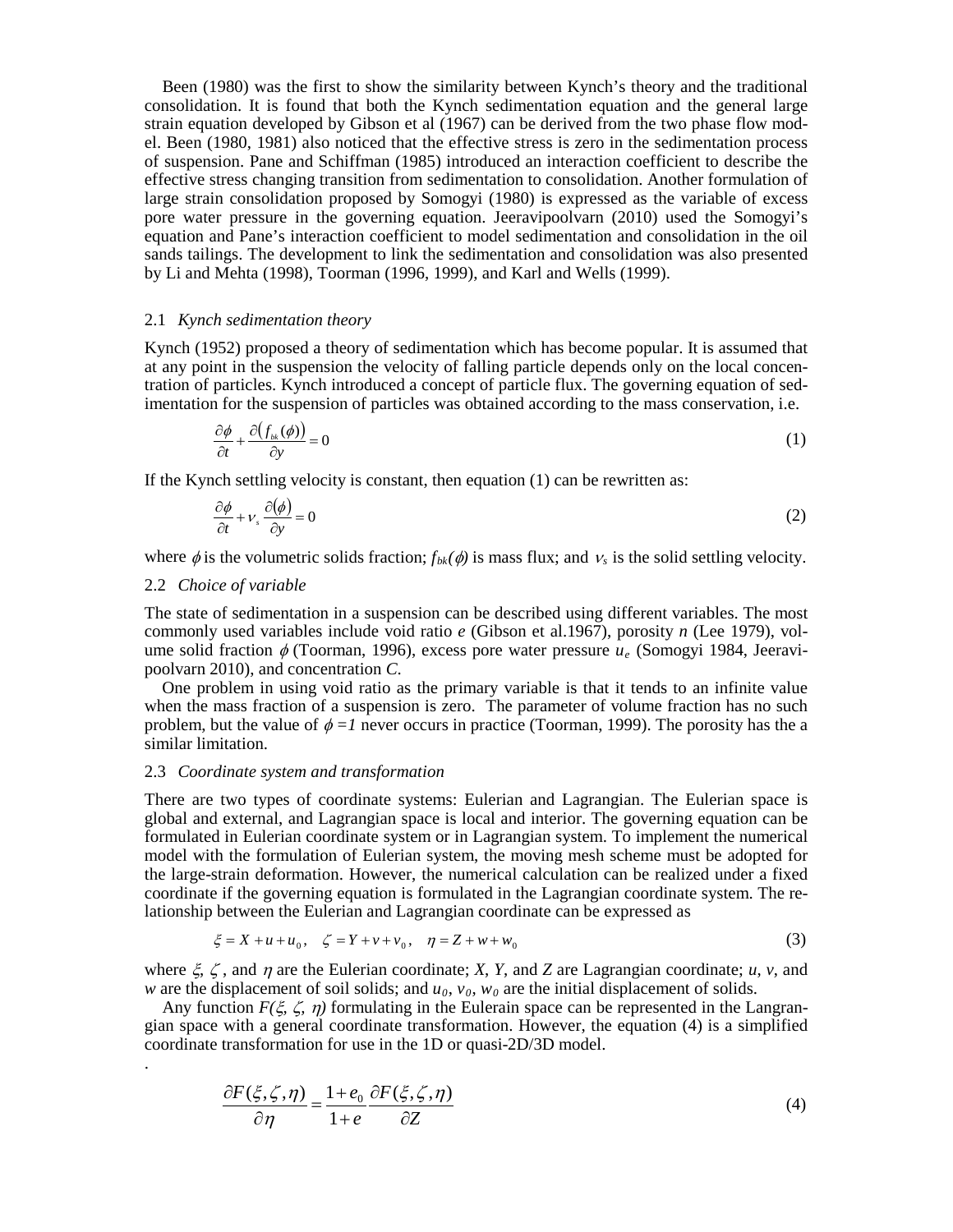## 2.4 *3D governing equation in Eulerian space*

Most available models for sedimentation and consolidation can be developed according to a two-phase flow model, which is based on the following assumption (Gibson, English, & Hussey, 1967), (Gibson, Schiffman, & Cargill, 1981), (Lee, 1979), (Tan, 1985), (McVay & Bloomquist, 1986), (McVay, Zuloaga, & Townsend, 1988), (Burger & Wendland, 2001), and (Gustavsson, 2003):

- The mixture is saturated and is composed of fluid and a solid phase,
- The solid and fluid phase themselves are incompressible,
- No mass transfer takes place between the two phases,
- Surface tension between the phases is neglected,
- The relative velocity between the soil matrix and the pore fluid is governed by the Darcy-Gersevanov equation,
- Soil compressibility and permeability are uniquely determined by the state parameter of the mixture, such as void ratio, or volume fraction.

With above assumptions the governing equation for water flow can be obtained with the formulation of Eulerian space:

$$
\frac{\partial}{\partial \xi} \left[ \frac{k_{\xi}}{\gamma_{w}} \frac{\partial (u_{\epsilon})}{\partial \xi} \right] + \frac{\partial}{\partial \zeta} \left[ \frac{k_{\zeta}}{\gamma_{w}} \frac{\partial (u_{\epsilon})}{\partial \zeta} \right] + \frac{\partial}{\partial \eta} \left[ \frac{k_{\eta}}{\gamma_{w}} \frac{\partial (u_{\epsilon})}{\partial \eta} \right] = \frac{1}{1 + e} \left[ \frac{D[\theta_{w}(1 + e)]}{Dt} \right]
$$
(5)

where  $k_{\xi}$ ,  $k_{\zeta}$ , and  $k_{\eta}$  are the hydraulic conductivity along  $\xi$ ,  $\zeta$ , and  $\eta$  direction;  $u_{e}$  is the excess pore water pressure;  $D[\theta_w(1 + e)]/Dt$  is the material derivation, which can be extended to

$$
\frac{D[\theta_w(1+e)]}{Dt} = \frac{\partial[\theta_w(1+e)]}{\partial t} + v_{s\xi} \frac{\partial[\theta_w(1+e)]}{\partial \xi} + v_{s\xi} \frac{\partial[\theta_w(1+e)]}{\partial \zeta} + v_{s\eta} \frac{\partial[\theta_w(1+e)]}{\partial \eta}
$$
(6)

where  $v_{s\xi}$ ,  $v_{s\zeta}$  and  $v_{s\eta}$  are the solids settling velocity in  $\xi$ ,  $\zeta$ , and  $\eta$  direction.

## 2.5 *3D governing equation in Lagrangian scheme*

Using the equation (4) as the coordinate transformation, the governing equation (5) can be formulated in the Lagrangrian coordinate. This paper will focus on the saturated soil, so that the Terzaghi's effective stress principle will be applied in the following derivation of stress equilibrium, and governing equation for 1D or quasi-2D/3D.

#### 2.5.1 *Stress equilibrium:*

If the shear strength in xz and yz plane can be neglected in the modeling of tailings consolidation and sedimentation, the stress equilibrium equation in Lagrangian scheme could be expressed as the equation (7) for the saturated soil:

$$
\frac{\partial \sigma_z}{\partial Z} + \gamma_w \frac{\partial w}{\partial Z} + \frac{\gamma_s - \gamma_w}{1 + e_0} = 0 \tag{7}
$$

where  $\gamma_s$  and  $\gamma_w$  is the unit weight of solids and water respectively.

#### 2.5.2 *Quasi-2D/3D governing equation:*

Quasi-2D/3D means the water can flow in true 2D or 3D space, but the solid deformation is limited to occur in the vertical direction (Jeeravipoolvarn 2010). Considering the strain  $\varepsilon_x = 0$ and  $\varepsilon$ <sub>y</sub> = 0, and using coordinate transformation (4), the governing equation (5) can be represented as the equation (8) that is similar to the formulation obtained by Jeeravipoolvarn (2010):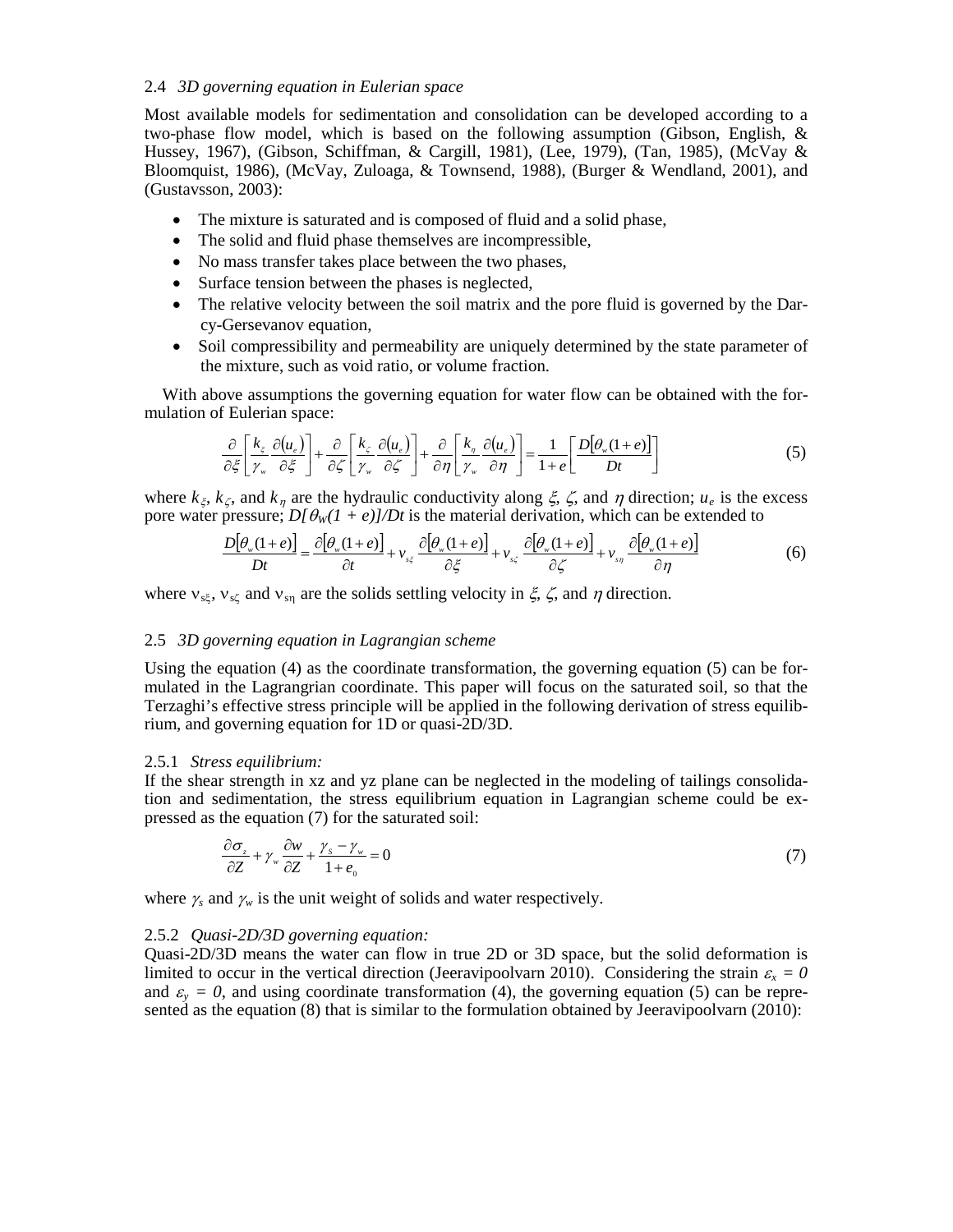$$
\frac{1+e}{1+e_0} \left[ \frac{\partial}{\partial X} \left( \frac{k_x}{\gamma_w} \frac{\partial u_e}{\partial X} \right) + \frac{\partial}{\partial y} \left( \frac{k_y}{\gamma_w} \frac{\partial u_e}{\partial Y} \right) \right] + \frac{\partial}{\partial z} \left[ \frac{k_z}{\gamma_w} \frac{1+e_0}{1+e} \frac{\partial u_e}{\partial Z} \right] +
$$
\n
$$
v_s \left[ \frac{\theta_w}{a_v (1+e)} \left( \frac{(\gamma_s - \gamma_w)}{1+e_0} + \frac{\partial u_e}{\partial Z} \right) - \frac{\partial \theta_w}{\partial Z} \right] - \frac{\theta_w}{(1+e_0)a_v} \left[ (\gamma_s - \gamma_w)FR + \frac{\partial q(t)}{\partial t} \right]
$$
\n
$$
= \frac{(1+e)}{1+e_0} \frac{\partial \theta_w}{\partial t} - \frac{\theta_w}{a_v (1+e_0)} \frac{\partial u_e}{\partial t}
$$
\n
$$
FR = \frac{\partial (\Delta Z)}{\partial (1+e_0)} \frac{(\Delta Z)}{\partial (1+e_0)} - \frac{\partial \sigma'}{\partial (1+e_0)} \frac{\partial \theta_w}{\partial t}
$$
\n(9)

$$
FR = \frac{\partial (\Delta Z)}{\partial t} / (1 + e_0), \quad a_v = \frac{\partial \sigma'}{\partial e}
$$
 (9)

where *FR* is the solid filling rate;  $\partial(\Delta Z)/\partial t$  is the tailing mixture filling rate;  $\partial(q(t))/\partial t$  is the surcharge rate;  $v_s$  is the solid settling velocity; and  $\sigma$ ' is the effective stress.

#### 2.5.3 *Somogyi equation:*

In 1D case the equation (8) is further reduced to the similar formulation to the Somogyi equation (Somogyi 1984):

$$
\frac{\partial}{\partial z} \left[ \frac{k_z}{\gamma_w} \frac{1 + e_0}{1 + e} \frac{\partial u_\epsilon}{\partial z} \right] + v_s \left[ \frac{\theta_w}{a_v (1 + e)} \left( \frac{(\gamma_s - \gamma_w)}{1 + e_0} + \frac{\partial u_\epsilon}{\partial z} \right) - \frac{\partial \theta_w}{\partial z} \right] \n- \frac{\theta_w}{(1 + e_0) a_v} \left[ (\gamma_s - \gamma_w) FR + \frac{\partial q(t)}{\partial t} \right] = \frac{(1 + e_0) \partial \theta_w}{1 + e_0} - \frac{\theta_w}{\partial t} - \frac{\partial u_\epsilon}{a_v (1 + e_0)} \frac{\partial u_\epsilon}{\partial t}
$$
\n(10)

## 2.5.4 *Hindering settling rate:*

As required in equation (8) and (10), the sedimentation process is included through the solid settling velocity, <sup>ν</sup>*s*, which mainly occurs when the effective stress is less than a minimum value  $\sigma'_{min}$ , or void ratio is larger than a critical value  $e_m$ . Many experiments for oil sands tailings material show that when  $\sigma'_{min}$  < 0.1 kPa, there is no unique relationship between the effective stress and void ratio, implying that no steady soil structure is formed. Therefore, the value of  $\sigma'_{min} = 0.1$  kPa could be chosen, and  $e_m$  can be determined by the material compressibility curve at the given  $\sigma'_{min}$ .

 For the stability consideration in the numerical calculation, the settling velocity can be expressed as a smooth function related to the Stokes velocity and solids content or porosity (Pane & Schiffman 1997):

$$
v_s = v_{st} f(n) \tag{11}
$$

where  $v_{st}$  is the Stokes velocity for particle settling;  $f(n)$  is a function related to the soil porosity.

Richardson and Zaki (1954) proposed an empirical expression as follows:

$$
v_s = v_{st} (1 - \phi_s)^{\alpha} \tag{12}
$$

where  $\phi_s$  is volumetric solid content; and  $\alpha$  is an empirical parameter verifying in the range 5 to 30 for silty natural material (McRobert & Nixon 1976).

Toorman (1996) and Pane & Schiffman (1997) presented a relationship between particles settling veolocity and hydraulic conductivity, as given in equation (13):

$$
v_s = \left(\frac{\gamma_w}{\gamma_s} - 1\right) \frac{k}{1 + e} \tag{13}
$$

where *k* is the hydraulic conductivity.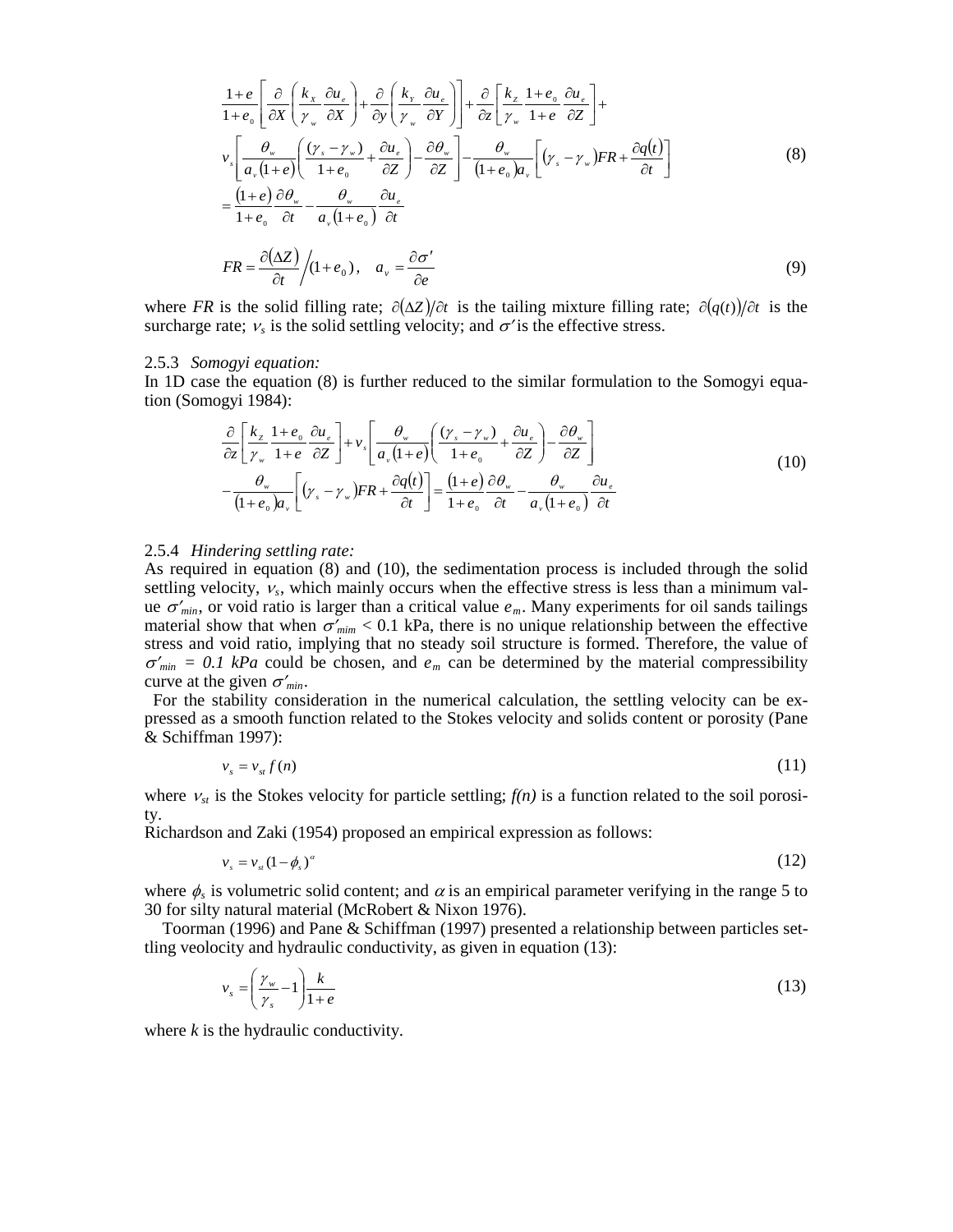### 3 BENCHMARKING

The governing equations (8) and (10) were implemented in the SVOffice package by coupling the SVSolid and SVFlux software. Equation (10) is verified with the Sidere benchmark (Bartholomeeusen 2002) and Townsend benchmarks (Townsend 1990). The quasi-2D/3D equation (8) is verified by comparison of results simulated with the 1D/2D/3D software for Townsand A scenario.

## 3.1 *1D –Sidere benchmarking (Bartholomeeusen 2002)*

Bartholomeeusen (2002) presented a benchmark referenced as Sidere for 1D large strain consolidation. In Sidere benchmark the experimental results were available to compare the pond height, and density profiles, and excess pore pressure. The purpose of this benchmark is to verify the correct implementation of the Somogyi equation in the software.

#### 3.1.1 *Model description:*

The model domain is a 1D column with the parameters of initial height  $= 0.565$  *m*, initial density = 1495  $kg/m^3$ , and initial void ratio = 2.47 with a specific gravity = 2.72. A stable soil structure is formed initially. Only self-weight consolidation is considered in the Sidere benchmark.

The upper boundary of the model is freely drained, i.e., satisfying excess pore pressure,  $u_e$ 0. The bottom of the model is impermeable for water flow. The material compressibility and permeability obeys the power function, as given in the equation (13) and (14):

$$
e = A(\sigma' + Z_c)^B \tag{13}
$$

$$
k = Ce^b \tag{14}
$$

where *A*, *B*, *C*, and *D* are experimental parameters. The value of these parameters are  $A = 1.69$  $kPa$ ,  $B = -0.12$ ,  $Z_c = 0.046$ ,  $C = 4.14E-9$  *m/s*, and  $D = 6.59$ .

#### 3.1.2 *Model results:*

The model is setup to simulate 7 days. Figure 1a is the simulated pond height comparing with the experimental data. The legend "SVSomogyi – 1DLC" in figure 1a stands for the Somogyi model for the large strain consolidation implemented in the SVOffice software. For comparison figure 1b illustrated the pond height predicted by other authors in Sidere benchmark. The comparison of mixture density with experimental data is presented in figure 2, where figure 2a is the results simulated in this paper, and figure 2b is the results by other authors. The experimental data is fluctuated, because it was recorded by X-ray.

It can been seen from the figure 1 and 2 that the predicted pond height and density does not well match the experimental data with the material properties as given in the benchmarking. However, by comparison with results obtained by other authors, the values simulated in this paper are pretty close to the experimental data.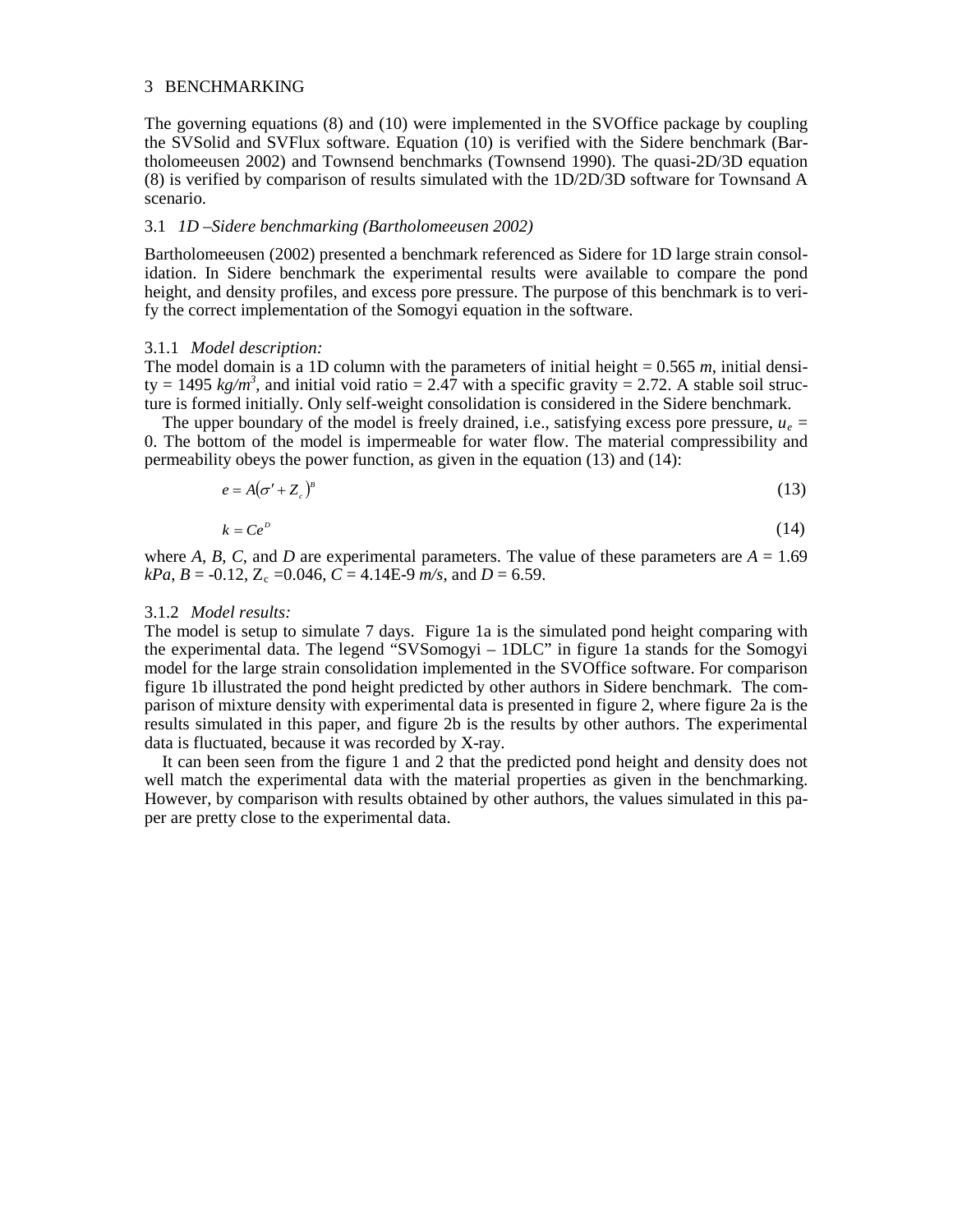



Figure 1a. Comparison of predicted pond height with experimental data for Sidere benchmarking

Figure 1b. Pond height predicted by other authors for Sidere benchmarking (after Bartholomeeusen 2002)



Figure 2a. Profiles of the predicted mixture density for Sidere benchmarking

Figure 2b. Profiles of the mixture density predicted by other authors for Sidere benchmarking (after Bartholomeeusen 2002)

# 3.2 *Townsend benchmarks*

Townsend & McVay (1990) presented 4 scenarios to predict large strain consolidation. These examples are commonly recognized as the most popular benchmark for the evaluation of nu-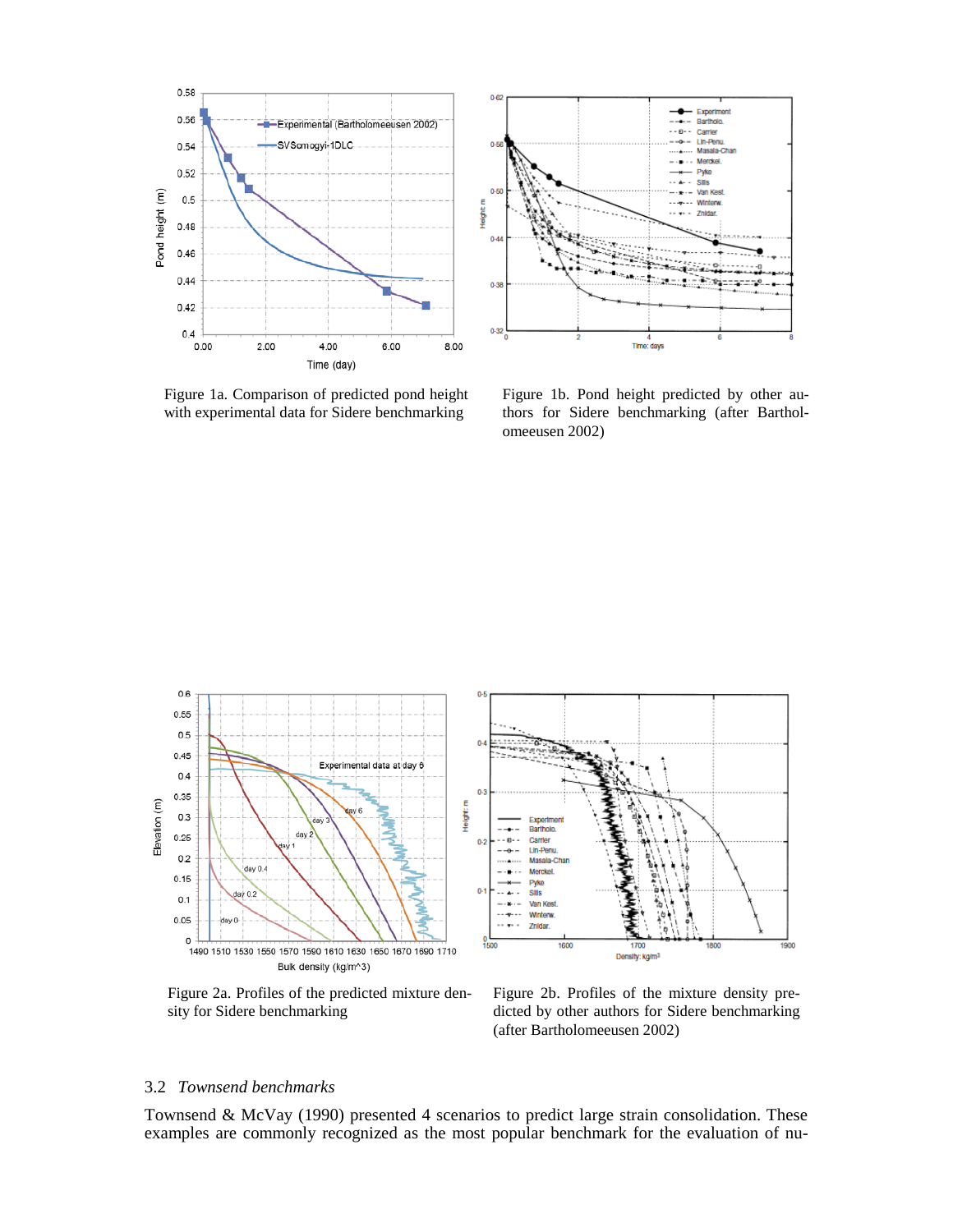merical model analysis of large strain consolidation. Scenario A is designed for the simulation of quiescent consolidation with a uniform initial solids content  $= 16\%$ , scenario B is continuous filling, scenario C is quiescent consolidation with a constant surcharge, and scenario D is two layers of quiescent consolidation with the sand/clay capped and non-uniform initial solids content. This paper presents the comparison with the scenario A, B, and D.

## 3.2.1 *Model description for Townsend scenario A, B, and D:*

The original Townsend scenario A, B, and D is a 1D model. The model is simulated with the 1D governing equation (10). The geometry of the models is illustrated in figure 3. In scenario B the tailings filling rate  $= 0.02$  *m/day*, and in scenario D the initial void ratio for sand/clay mix  $=$ 2.12.



Figure 3. Model geometry for Townsend benchmarking

Power functions were used to represent material behavior in this benchmark. The form of the material relations is defined as the equation (13) and (14) with the parameters  $A = 7.72$  kPa, B  $= -0.22$ ,  $C = 2.93E-12$  m/s, and  $D = 4.56$  for tailings material of scenario A, B and D. The material parameter for sand/clay mixture in scenario D is  $A = 15.67$  kPa,  $B = -0.24$ ,  $C = 1.4942E$ 12 m/s, and  $D = 4.15$ .

The upper boundary condition is set to excess pore water pressure  $u_e = 0$ , and the bottom of the model is considered impermeable.

#### 3.2.2 *Model results of 1D Townsend-A, B, and D:*

The benchmarks are simulated with 1D model for large strain consolidation (1DLC). The model is setup to simulate for 20 years. The pond height evolution for scenario A, B, and D is shown in figure 4, 5, and 6. The legend of SVSomogyi – 1DLC means the numerical results obtained with the equation (10) of this paper for 1D large-strain consolidation without consideration of sedimentation.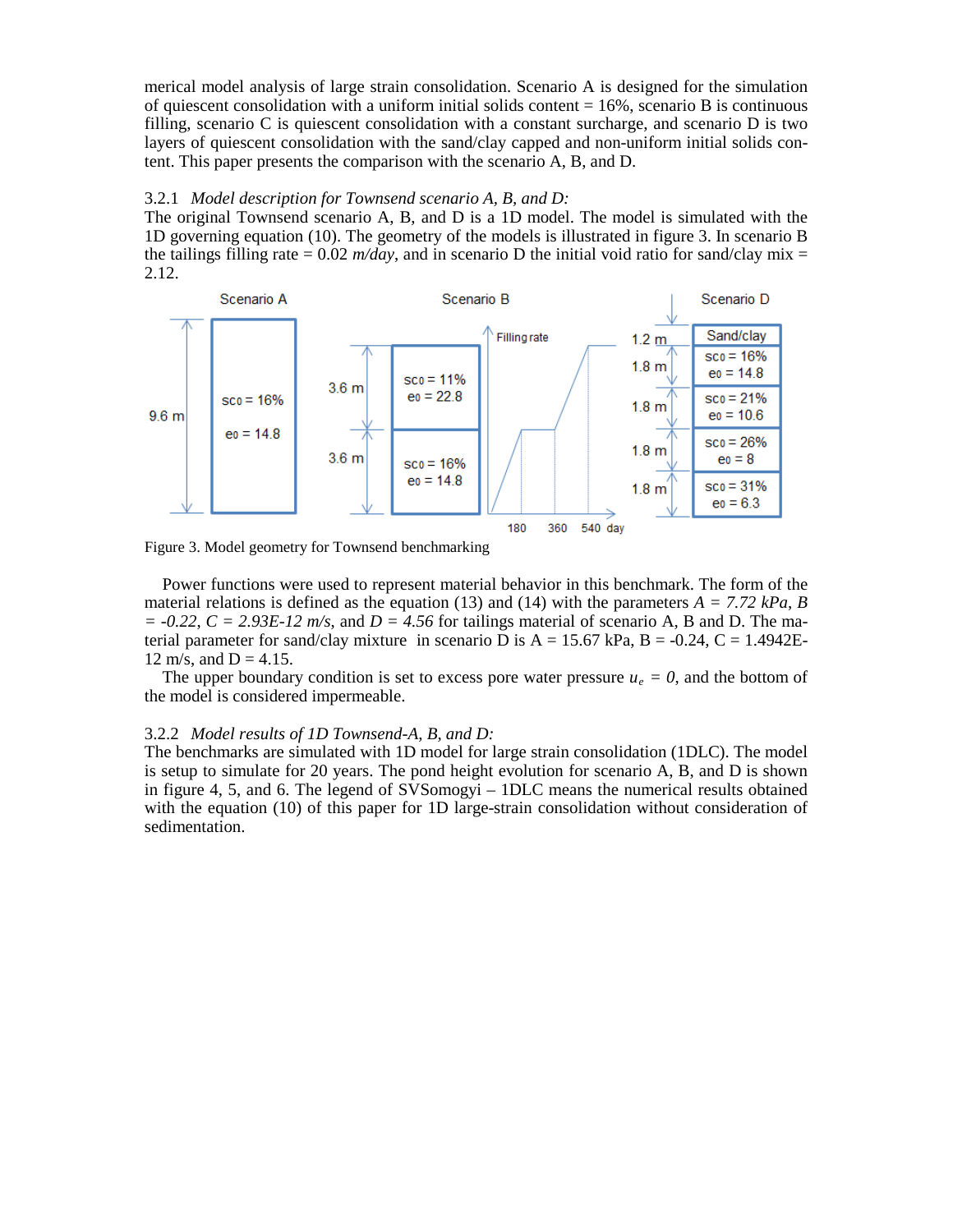

Figure 4. Comparison of predicted pond height of quiescent large strain consolidation for Townsend benchmarking scenario A



Figure 5. Comparison of predicted pond height with the pond filling and quiescent large strain consolidation for Townsend benchmarking scenario B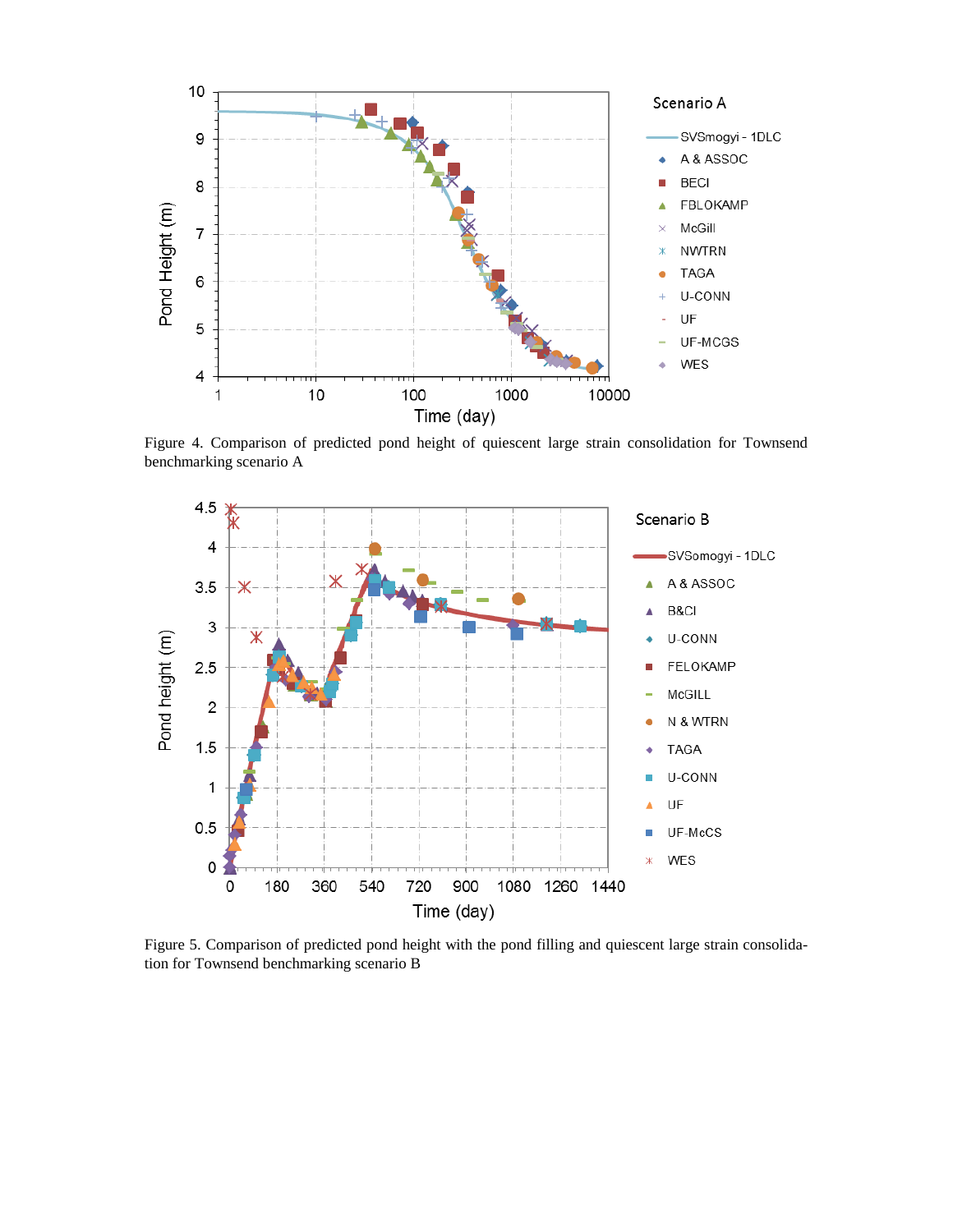

Figure 5. Comparison of the simulated pond height with the multiple layers of quiescent large strain consolidation for Townsend benchmarking scenario D

Figure 6 and 7 present the comparison of profiles of excess pore water pressure and void ratio simulated for Townsend-D benchmarking. It can be seen from figure 4 to 7 that the equation (18) can match the Townsend benchmark reasonable well in the prediction of pond height and profiles of excess pore water pressure and void ratio.



Figure 6. Comparison of profile of excess pore pressure for 1D Large strain consolidation in Townsend-D benchmarking

Figure 7. Comparison of profile of void ratio for 1D Large strain consolidation in Townsend-D benchmarking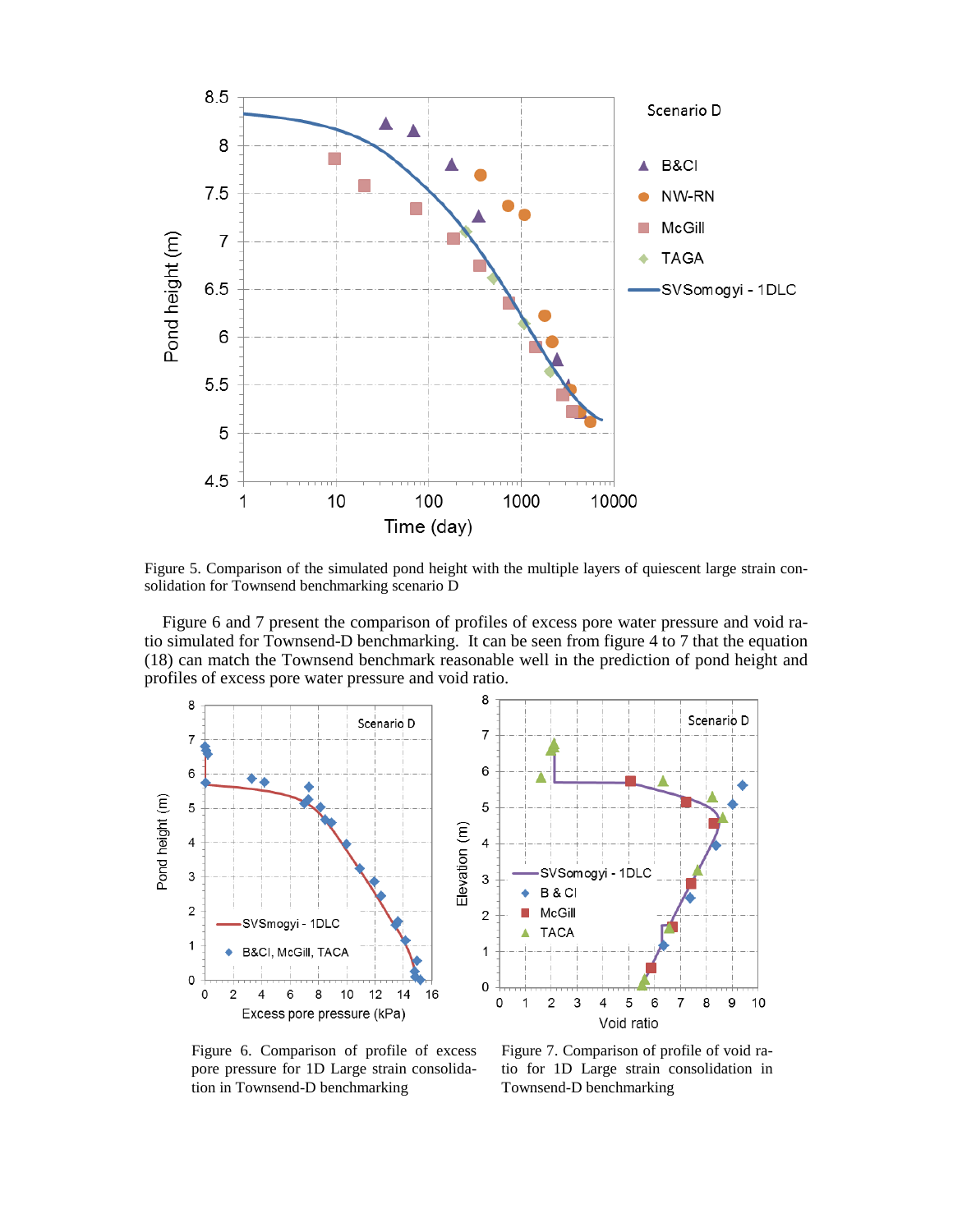## 3.3 *Quasi-2D/3D large-strain consolidation*

There is no significant benchmark available for a 2D/3D model. To verify equation (8), only illustrative models as shown in figure 8 are presented in this paper by applying the same material properties that are used in Townsend-A benchmark. The purpose of these models is to evaluate the difference of the predicted pond height for the 1D/2D/3D models if they have the same values of initial pond height, initial void ratio, and material properties.



Figure 8. Geometry for the illustrative 2D/3D largestrain consolidation

The solids can freely deform vertically in the lateral side for the models of 2D/3D column, but fixed deformation is used in the slope of 2D trapezoidal model along the bottom and sidewalls. Water is considered to be drained at the top, and impermeable at the bottom.

The comparison of the simulated pond height for 1D/2D/3D is illustrated in figure 9. The identical pond height is predicted for the 1D model and the 2D/3D column. There is a slight difference in the predicted value between 1D and 2D trapezoidal model. The difference is likely caused by the fixed deformation setting for the boundary conditions along the slope of 2D trapezoidal model. Figure 8 shows the identical profiles of void ratio obtained for the 1D/2D/3D models, where the elevation is located at central line of 2D/3D model domain. The contour of void ratio is illustrated in figure 9 for these 2D/3D models. Initial mesh is plotted as an indication how much deformation is obtained.

### 3.4 *The influence factors on sedimentation*

The sedimentation factor is considered through the solid settling velocity  $v<sub>s</sub>$  in the governing equation (8) and (10) in this paper. The figure 12 and 13 show the effect of settling velocity with the equation (12) and (13) on the pond height in 10 years and profiles of void ratio in 1 year. The Stokes velocity in equation (12) is related to the particle size, which is set to 1 *µm* in these illustrative models. It can be seen from the figure 11 that the sedimentation has a distinct effect on the settlement of tailings when the void ratio  $> 6$ . However, the further investigation is necessary to study the effect of solid settling velocity on the tailings settlement.



Figure 9. Comparison of pond height simulated by 1D and quasi-2D/3D for the large-strain consolidation with Townsend-A scenario

Figure 10. Comparison of profile of void ratio simulated by 1D and quasi-2D/3D for the large-strain consolidation with Townsend-A scenario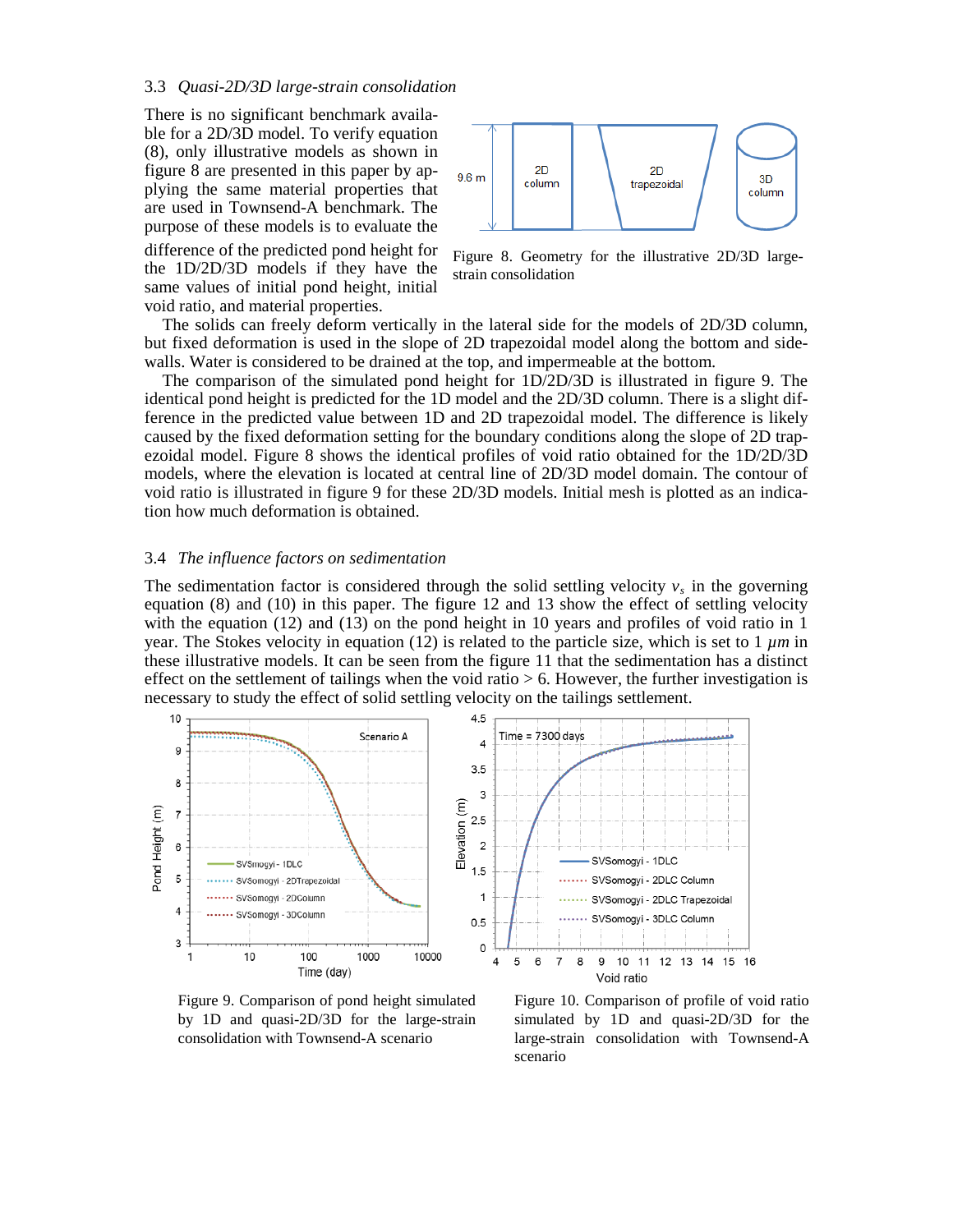

Figure 11. Contours of void ratio for the large-strain consolidation of 2D column, 2D trapezoidal and 3D column model





Figure 12. Settling velocity effect on the pond height in the 1DLCS

Figure 13. Settling velocity effect on the profiles of void ratio at 1 year in 1DLCS

# 4 CONCLUSIONS

This paper presented a numerical model formulated in the Lagrangian coordinate to simulate the large-strain consolidation and sedimentation that is similar to the Jeeravipoolvarn equation in quasi-3D case, and to the Somogyi equation in 1D case. SVOffice has implemented the governing equation (8) and (10) as the coupling model of SVFlux and SVSolid software.

Townsend benchmarking scenarios A, B, and D are selected to verify the 1D numerical model and quasi-2D/3D model. The results indicate that the simulation can match well with the Townsend benchmark-A, B, and D in pond height, profiles of void ratio and excess pore water pressure etc. The Townsend benchmark-A is also used to verify the quasi-2D/3D large-strain consolidation and sedimentation. The results obtained from the simulation of quasi-2D/3D model are identical to the values obtained from the 1D model. The sedimentation is included through the solid settling velocity as described by the equation (12) and (13). The Pane  $\&$ Schiffman equation (13) could be utilized to describe the effect of solids settling on the settlement. Further work will verify the 2D/3D large-strain consolidation and sedimentation with the field data if it is available